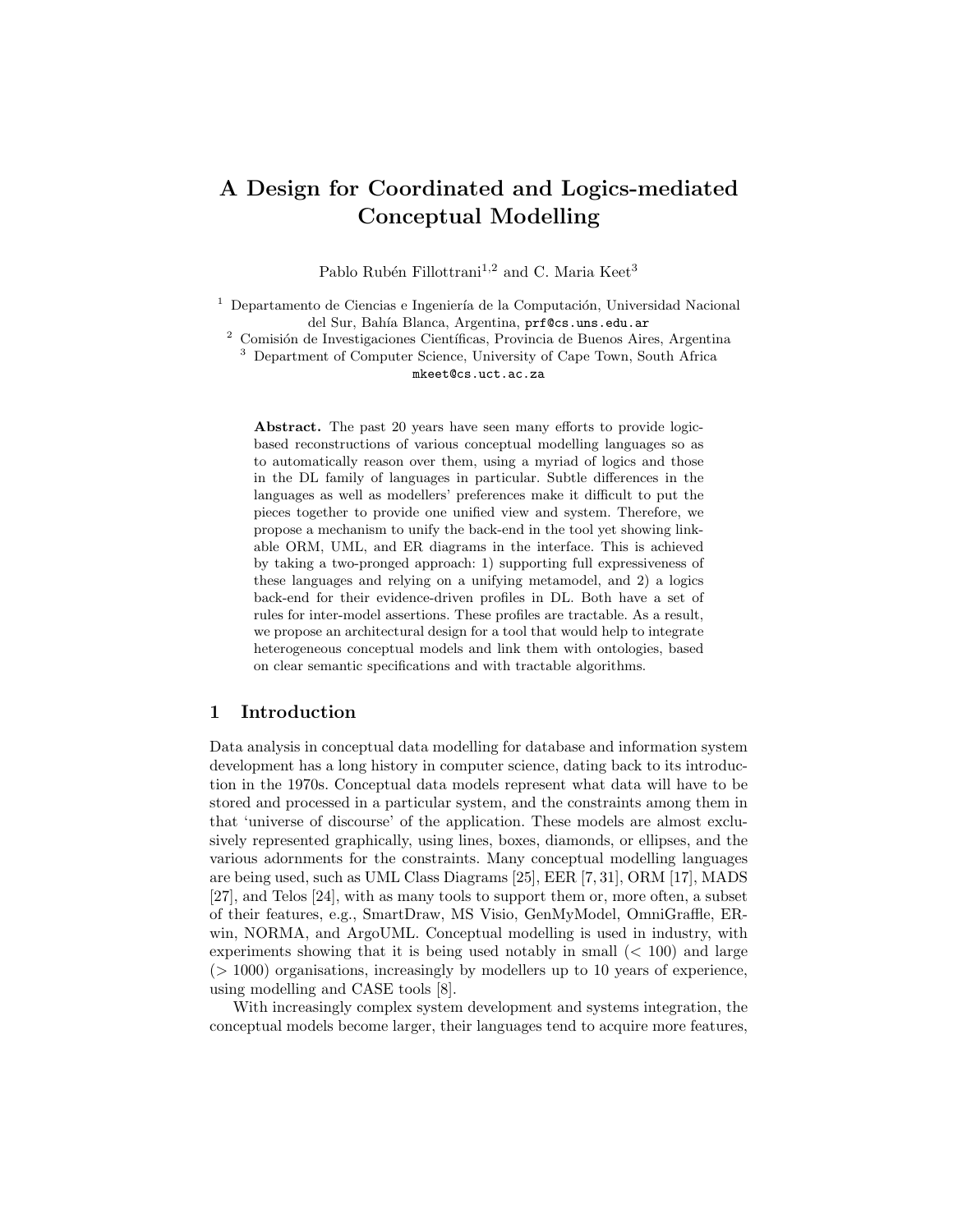and have more complex interactions because the components of the systems have to, and it is not unusual to use different modelling languages for the different components. A typical scenario is to use an ER diagram for the planned relational database and a UML Class Diagram for the application layer. Also, modellers have certain preferences for notation. The other main scenario is conceptual model-based data integration. In this case, one or more elements in each model needs to be linked across models that may be represented in different languages. This requires either one representation language or a common metamodel. Metamodel-based approaches by the conceptual modelling community typically analyse differences [15] rather than trying to find commonalities. In the Description Logics (DL) community, on the other hand, some effort has gone into trying to unify them in that all the different graphical depictions would end up as 'syntactic sugar' with a logic-based reconstruction into one suitable DL in the background hidden from the modeller [5, 21]. Most works, however, have focussed on logic-based reconstructions so as to be more precise and for automated reasoning over conceptual models to improve their quality; e.g., [1, 2, 16, 18, 19, 29] (though also other logics are being used, including OCL [28], CLIF [26], and Alloy [4]). Zooming in on DLs,  $ALUNI$  was used for a partial unification [5], whereas others are used for particular modelling language formalisations, such as DL-Lite and  $D\mathcal{LR}_{\text{ifd}}$  [1, 2], or OWL, which may have offer only incomplete coverage of the full modelling language, such as omitting ER's 'keys' (identifiers) [5] or n-aries proper [1], among many variants. Also, multiple formalisations in multiple logics for one conceptual modelling language have been published (e.g., [14, 16, 18, 20] for ORM), and ORM in full is undecidable. Most of these efforts aim to cover most, or all, modelling language features. In contrast, a separate track of works looks at lean fragments so as to use the formalised conceptual data model at runtime. These lean profiles can be used for, among others, scalable test data generation [30], designing [3] and executing [6] queries, or querying databases during the stage of query compilation [32].

Thus, the reality is that there are multiple conceptual modelling languages that neither will go away nor will be superseded by just one language, with many logic-based reconstructions in multiple logics that seek to solve different problems, with more or less tools that are not designed to be interoperable. This raises the need for the integration of model design and their respective compatible formalisations, and to do this in a common tool. We aim to develop such a tool by building upon and extending ICOM [10, 13] that used a tailormade single graphical language, single logic  $(\text{ACCQI})$ , and reasoner (Racer). In particular, we are working on the following three major changes:

- 1. the graphical interface, such that modellers can model in UML Class Diagram notation in one model (module), in EER in another, and in ORM notation in yet another, with each model checked against a unifying metamodel for correctness regarding syntax;
- 2. the logic-based reconstructions, targeting a multi-modal approach, i.e., with one as comprehensive as the modelling language, caring little about performance, and, in the first instance, another mode with an evidence-based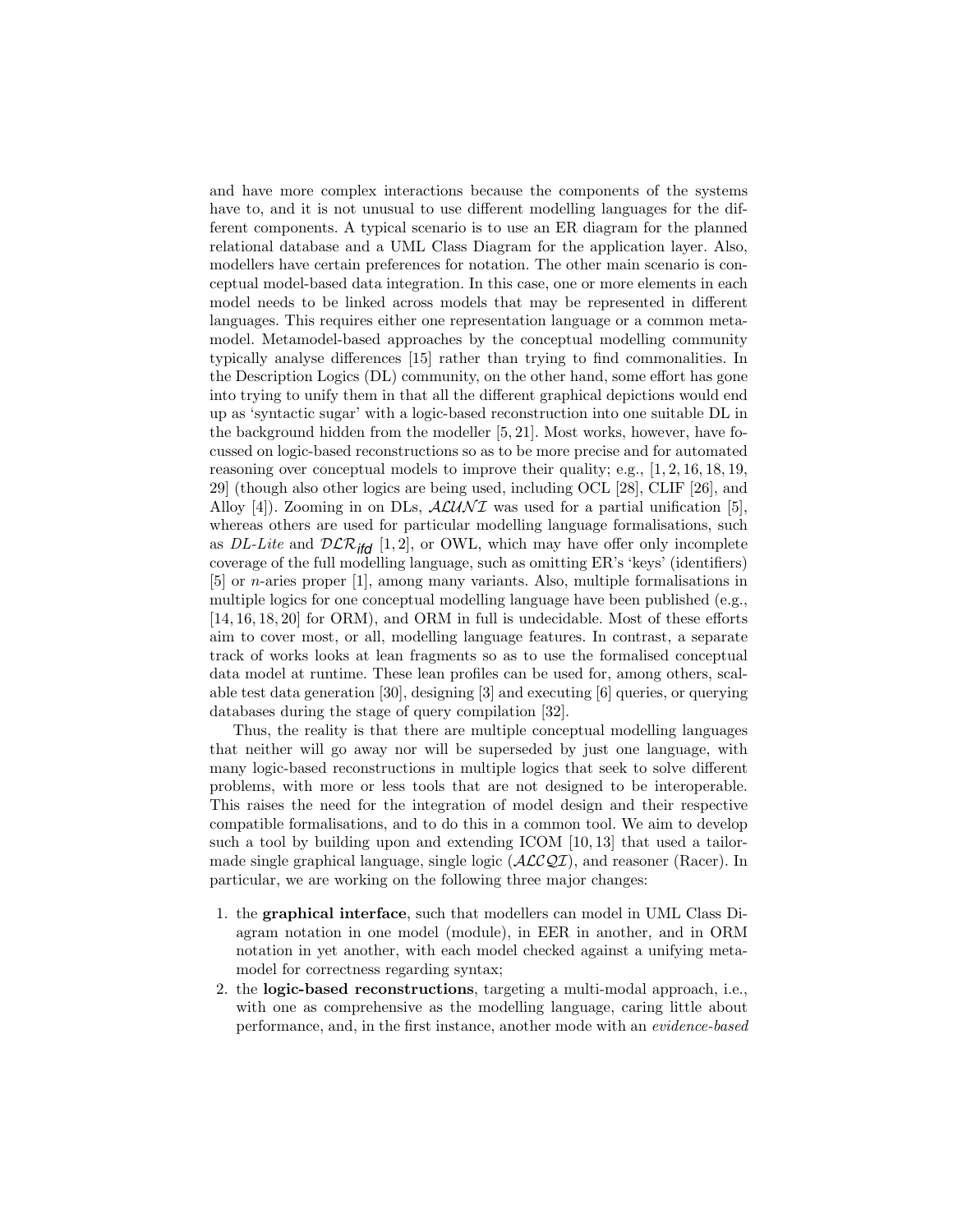core profile for the three conceptual data modelling language families that is computationally well-behaved;

3. the support for inter-model assertions so as to handle also cross-modelling language assertions, to allow also for attribute links, and to allow for approximations with common 'type' conversions, such as  $\text{Attribute} \leftrightarrow \text{Value Type}$ . Verifying such links relies on rules as well as the metamodel.

The high-level orchestration of the components is depicted in Fig. 1, with at its centre the DLs and their automated reasoners. This feature set is substantially different from ICOM's scope. The theoretical foundations and evidence obtained with experiments are based on a series of papers, which are the outcome of the project "Ontology-driven unification of conceptual data modelling languages" [http://www.meteck.org/SAAR.html] that was funded by Argentina's and South Africa's respective Ministries of Science and Technology.

The ontology-driven metamodel unifying UML Class Diagram v2.4.1, EER, and ORM2 and the metamodel's formalisation are described in [23, 9], which the left-hand side of Fig. 1 relies on. The approach for the inter-model link checker and core transformation rules (right-hand side of Fig. 1) are described in [12]. This approach avails of the metamodel to direct the checking of the intermodel assertions. The language profiles—at the centre of Fig. 1—are described in [11], which are based on an experimental evaluation of 101 conceptual models on the language features used in publicly available models [22]. Interestingly, the language profiles are tractable, and thus could be used for run-time usage of ontologies in an ontology-driven information system, such as proposed by [6, 30, 32].

We are currently developing a web-based prototype of the tool that involves the first two components in Fig. 1. A user edits a conceptual model on a web browser, while reasoning services are hosted on the server. For the moment, exclusive access to the model is given to the user. Simultaneously editing of the same model is planned in future versions.



Fig. 1. High-level overview of the main components of the common tool for logic-based conceptual data modelling.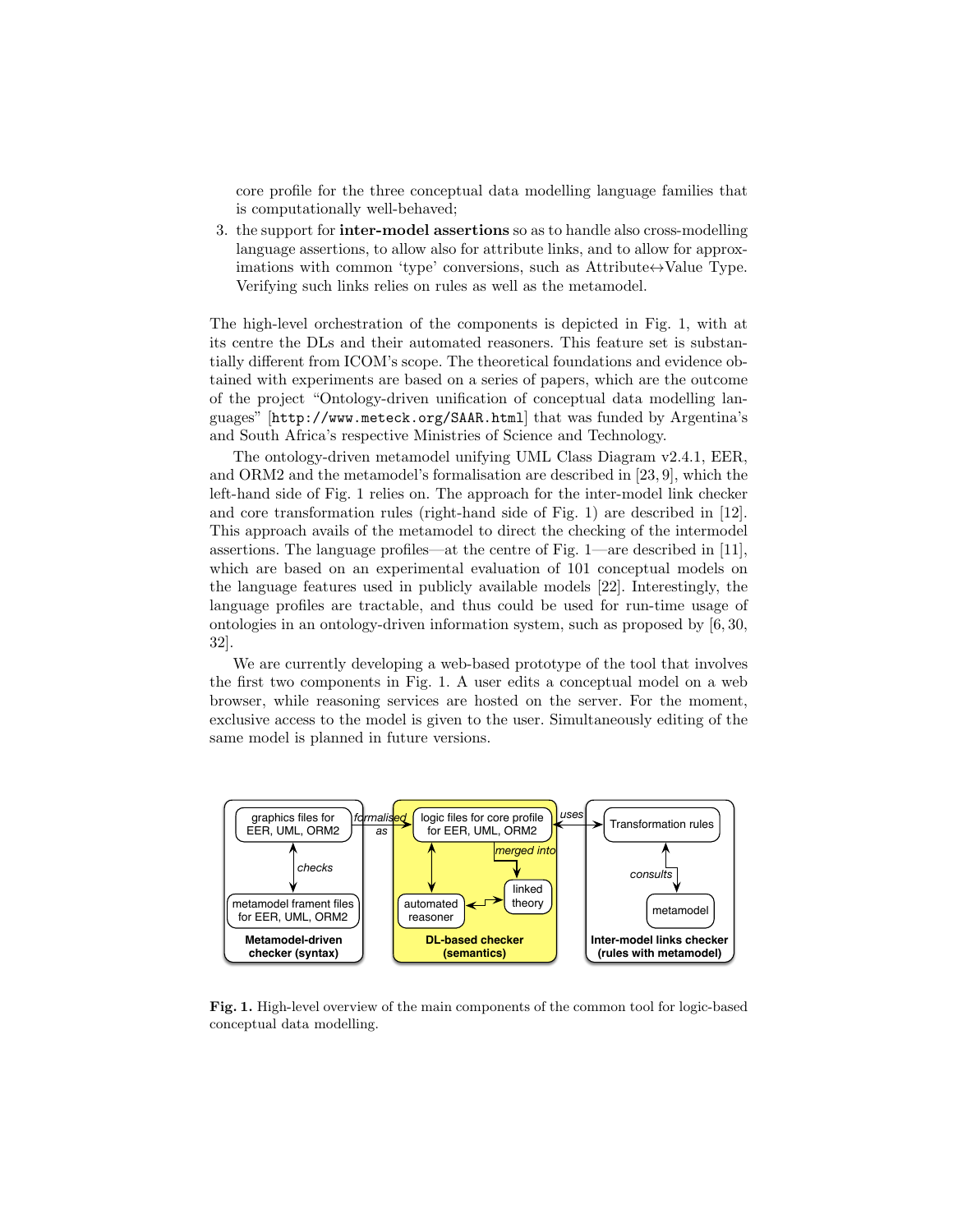## References

- 1. Artale, A., Calvanese, D., Kontchakov, R., Ryzhikov, V., Zakharyaschev, M.: Reasoning over extended ER models. In: Parent, C., Schewe, K.D., Storey, V.C., Thalheim, B. (eds.) Proceedings of the 26th International Conference on Conceptual Modeling (ER'07). LNCS, vol. 4801, pp. 277–292. Springer (2007), auckland, New Zealand, November 5-9, 2007
- 2. Berardi, D., Calvanese, D., De Giacomo, G.: Reasoning on UML class diagrams. Artificial Intelligence 168(1-2), 70–118 (2005)
- 3. Bloesch, A.C., Halpin, T.A.: Conceptual Queries using ConQuer-II. In: Proceedings of ER'97: 16th International Conference on Conceptual Modeling. LNCS, vol. 1331, pp. 113–126. Springer (1997)
- 4. Braga, B.F.B., Almeida, J.P.A., Guizzardi, G., Benevides, A.B.: Transforming OntoUML into Alloy: towards conceptual model validation using a lightweight formal methods. Innovations in Systems and Software Engineering 6(1-2), 55–63 (2010)
- 5. Calvanese, D., Lenzerini, M., Nardi, D.: Unifying class-based representation formalisms. Journal of Artificial Intelligence Research 11, 199–240 (1999)
- 6. Calvanese, D., Keet, C.M., Nutt, W., Rodríguez-Muro, M., Stefanoni, G.: Webbased graphical querying of databases through an ontology: the WONDER system. In: Shin, S.Y., Ossowski, S., Schumacher, M., Palakal, M.J., Hung, C.C. (eds.) Proceedings of ACM Symposium on Applied Computing (ACM SAC'10). pp. 1389– 1396. ACM (2010), march 22-26 2010, Sierre, Switzerland
- 7. Chen, P.P.: The entity-relationship model—toward a unified view of data. ACM Transactions on Database Systems 1(1), 9–36 (1976)
- 8. Davies, I., Green, P., Rosemann, M., Indulska, M., Gallo, S.: How do practitioners use conceptual modeling in practice? Data & Knowledge Engineering 58, 358–380 (2006)
- 9. Fillottrani, P.R., Keet, C.M.: KF metamodel formalization. Technical Report 1078634 (September 2014), arxiv.org, 21p.
- 10. Fillottrani, P.R., Franconi, E., Tessaris, S.: The ICOM 3.0 intelligent conceptual modelling tool and methodology. Semantic Web Journal 3(3), 293–306 (2012)
- 11. Fillottrani, P.R., Keet, C.M.: Evidence-based languages for conceptual data modelling profiles. In: Morzy, T., et al. (eds.) 19th Conference on Advances in Databases and Information Systems (ADBIS'15). LNCS, vol. 9282, pp. 215–229. Springer (2015), 8-11 Sept, 2015, Poitiers, France
- 12. Fillottrani, P., Keet, C.: Conceptual model interoperability: a metamodel-driven approach. In: Bikakis, A., et al. (eds.) Proceedings of the 8th International Web Rule Symposium (RuleML'14). LNCS, vol. 8620, pp. 52–66. Springer (2014), august 18-20, 2014, Prague, Czech Republic
- 13. Franconi, E., Ng, G.: The ICOM tool for intelligent conceptual modelling. In: 7th Workshop on Knowledge Representation meets Databases (KRDB'00) (2000), berlin, Germany, 2000
- 14. Franconi, E., Mosca, A., Solomakhin, D.: The formalisation of ORM2 and its encoding in OWL2. KRDB Research Centre Technical Report KRDB12-2, Faculty of Computer Science, Free University of Bozen-Bolzano, Italy (March 2012)
- 15. Halpin, T.A.: Advanced Topics in Database Research, vol. 3, chap. Comparing Metamodels for ER, ORM and UML Data Models, pp. 23–44. Idea Publishing Group, Hershey PA, USA (2004)
- 16. Halpin, T.: A logical analysis of information systems: static aspects of the dataoriented perspective. Ph.D. thesis, University of Queensland, Australia (1989)